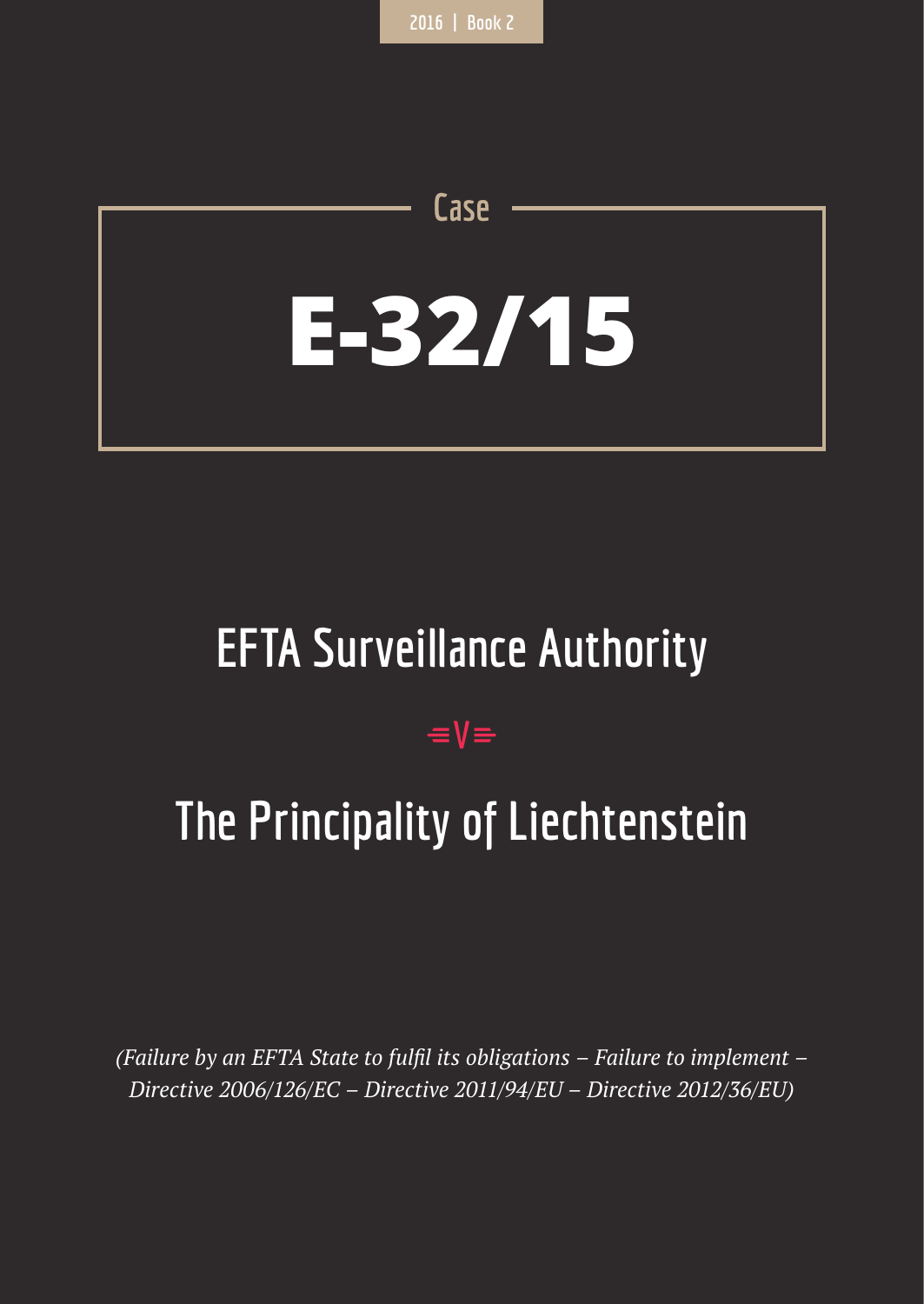*Table of Contents* 

*682* Judgment of the Court, 29 July 2016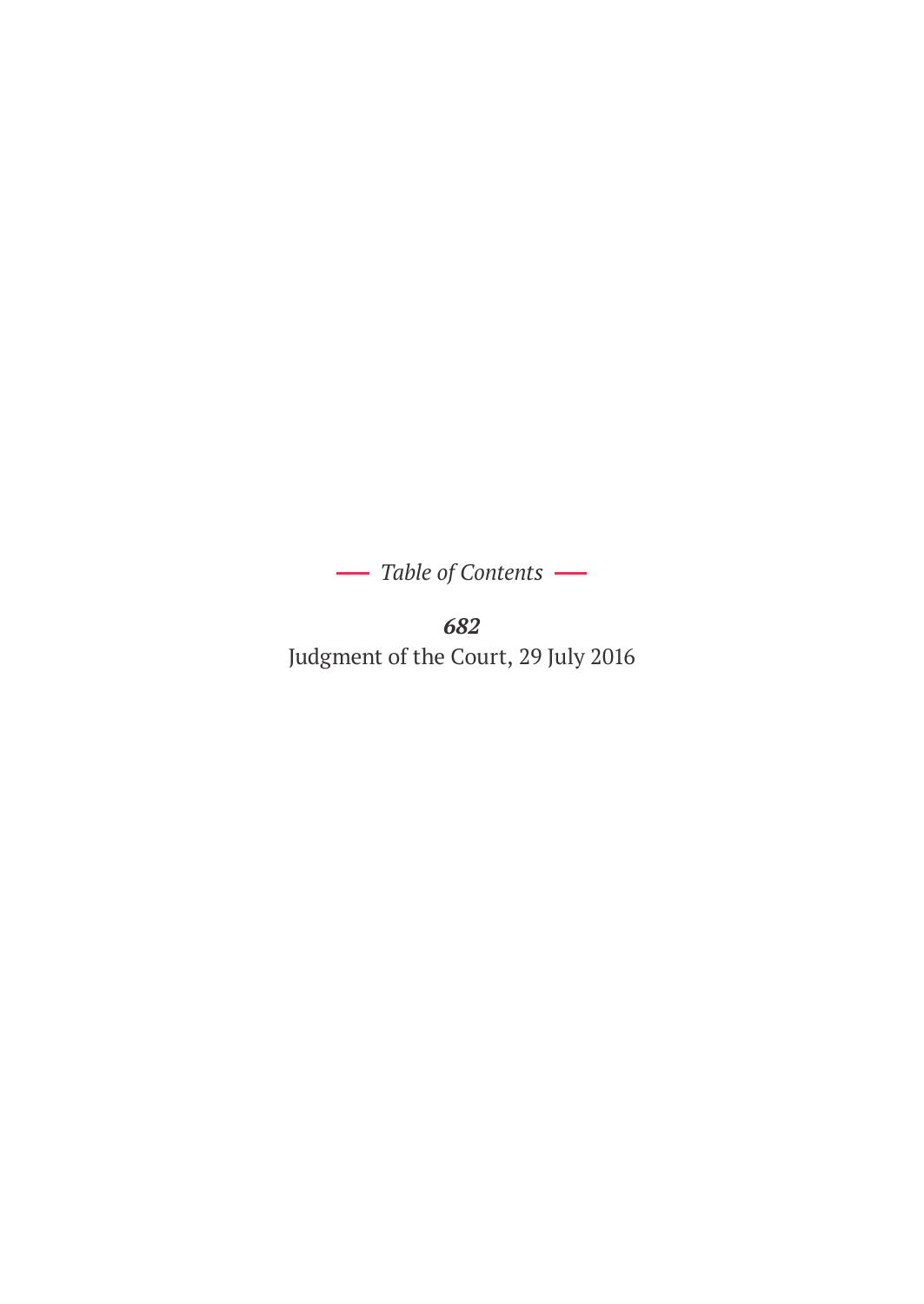## **Summary of the Judgment**

- 1 Article 3 EEA imposes upon the EFTA States the general obligation to take all appropriate measures, whether general or particular, to ensure fulfilment of the obligations arising out of the EEA Agreement. Under Article 7 EEA, the EFTA States are obliged to implement all acts referred to in the Annexes to the EEA Agreement, as amended by decisions of the EEA Joint Committee. An obligation to implement the Directives also follows from Article 16 of Directive 2006/126/EC, Article 2 of Directive 2011/94/EU and Article 2 of Directive 2012/36/EU.
- 2 The question of whether an EFTA State has failed to fulfil its obligations must be determined by reference to the situation in that State as it stood at the end of the period laid down in the reasoned opinion. It is undisputed that Liechtenstein had not adopted the measures necessary to implement the Directives by the expiry of the time limits given in the reasoned opinions.
- 3 Liechtenstein failed to fulfil its obligations under the Acts referred to at point 24f of Annex XIII to the EEA Agreement (Directive 2006/126/EC of the European Parliament and of the Council of 20 December 2006 on driving licenses (recast), Commission Directive 2011/94/EU of 28 November 2011 amending directive 2006/126/EC and Commission Directive 2012/36/EU of 19 November 2012 amending Directive 2006/126/EC), as adapted to the Agreement under its Protocol 1, and under Article 7 of the Agreement, by failing to adopt the measures necessary to implement the Acts within the times prescribed.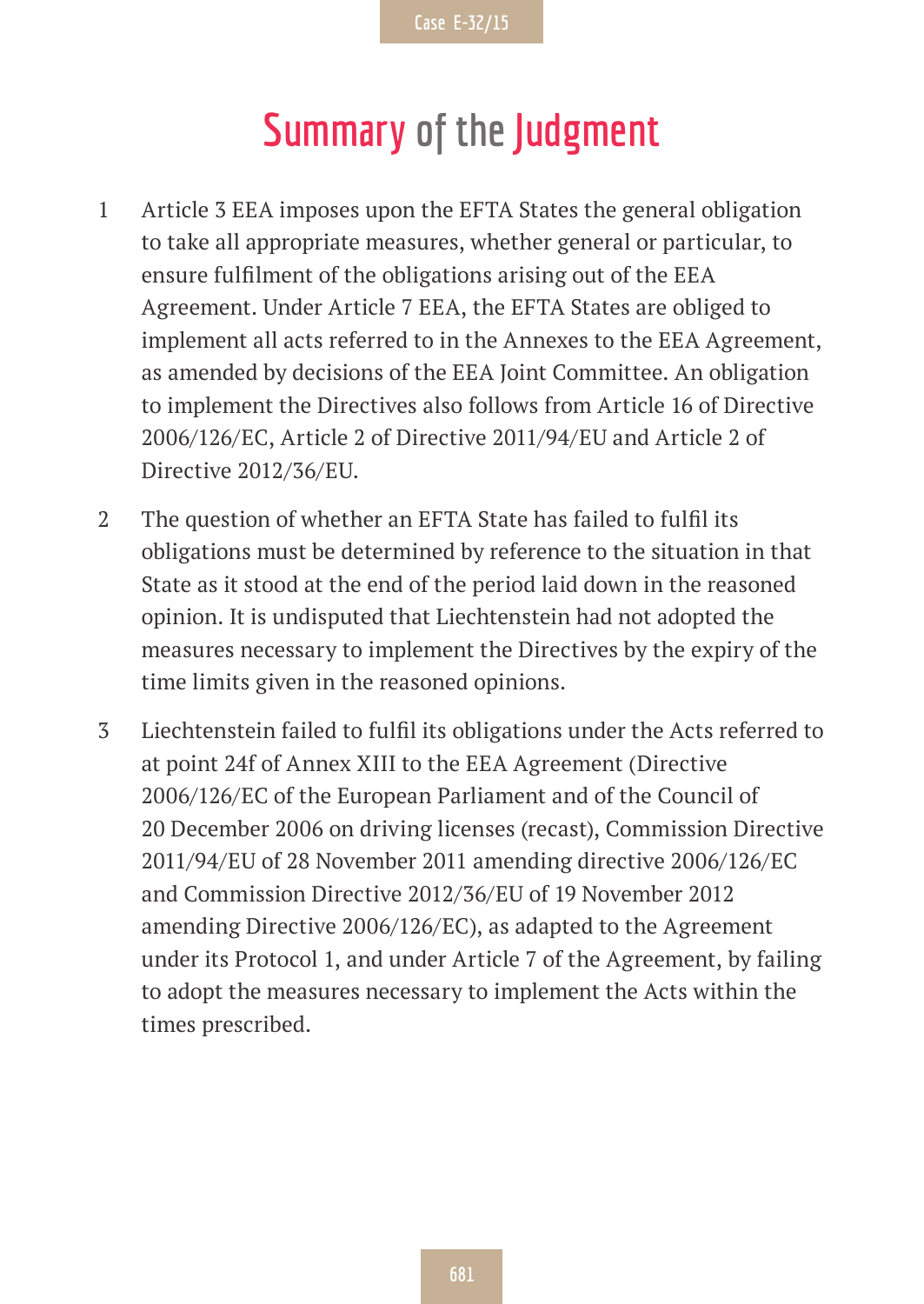## **Judgment of the Court**

**29 July 2016**

*(Failure by an EFTA State to fulfil its obligations – Failure to implement – Directive 2006/126/EC – Directive 2011/94/EU – Directive 2012/36/EU)*

In Case E-32/15,

**EFTA Surveillance Authority**, represented by Carsten Zatschler, Øyvind Bø and Marlene Lie Hakkebo, members of its Department of Legal & Executive Affairs, acting as Agents,

*— applicant,*

**The Principality of Liechtenstein**, represented by Dr Andrea Entner-Koch, Director, and Nadja Rossettini-Lambrecht, Senior Legal Officer, EEA Coordination Unit, acting as Agents,

*— defendant,*

APPLICATION for a declaration that the Principality of Liechtenstein has failed to fulfil its obligations under the Acts referred to at point 24f of Annex XIII to the Agreement on the European Economic Area (Directive 2006/126/EC of the European Parliament and of the Council of 20 December 2006 on driving licences (recast), Commission Directive 2011/94/EU of 28 November 2011 amending Directive 2006/126/EC and Commission Directive 2012/36/EU of 19 November 2012 amending Directive 2006/126/EC), as adapted to the Agreement by way of Protocol 1 thereto, and under Article 7 of the Agreement, by failing to adopt the measures necessary to implement the Acts within the time prescribed, or in any event by failing to inform the EFTA Surveillance Authority thereof,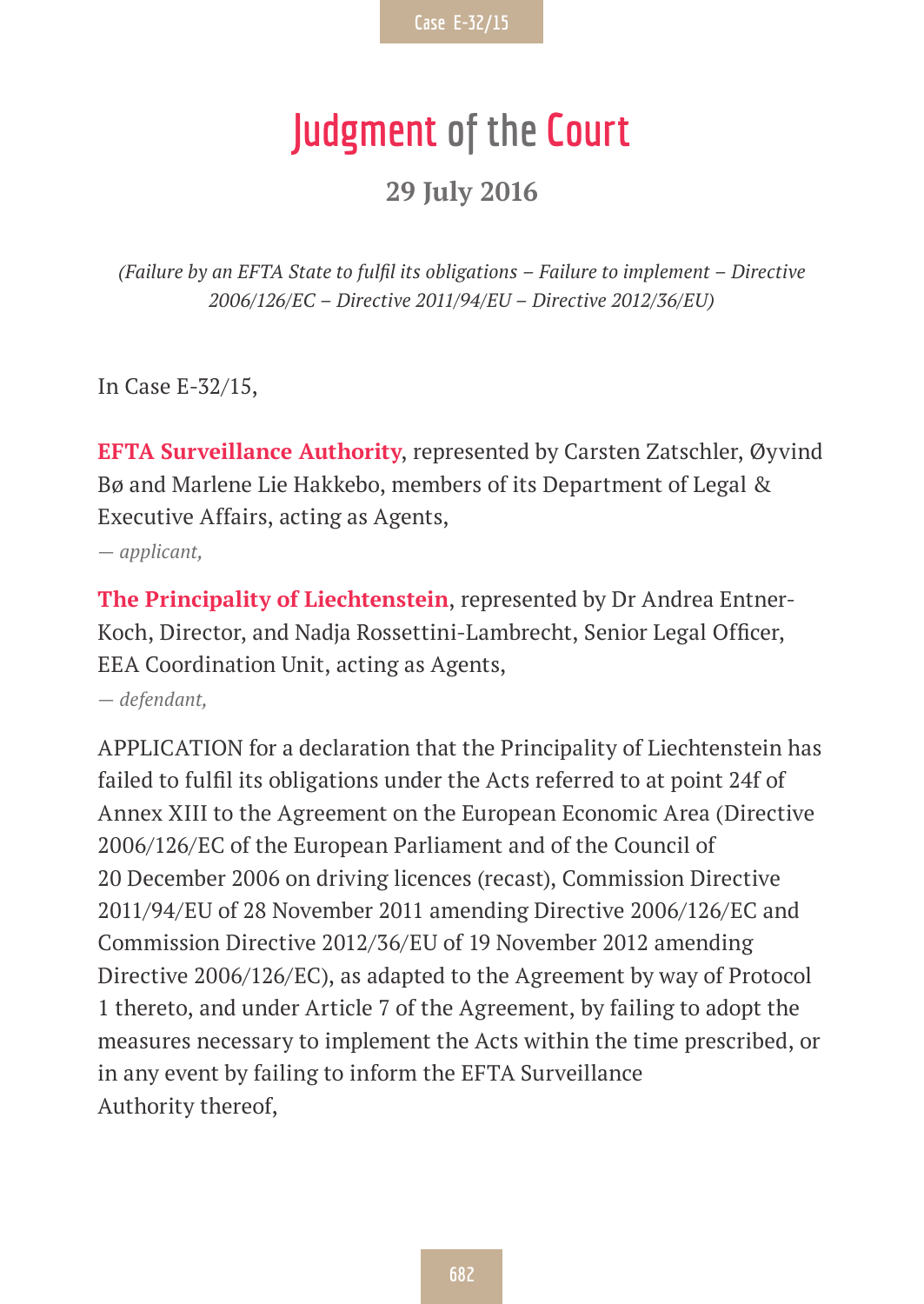## **The Court**

*composed of:* Carl Baudenbacher, President, Per Christiansen and Páll Hreinsson (Judge-Rapporteur), Judges,

*Registrar:* Gunnar Selvik,

having regard to the written pleadings of the parties,

having decided to dispense with the oral procedure,

gives the following

## **Judgment**

#### **I INTRODUCTION**

1 By an application lodged at the Court Registry on 17 December 2015, the EFTA Surveillance Authority ("ESA") brought an action under the second paragraph of Article 31 of the Agreement between the EFTA States on the Establishment of a Surveillance Authority and a Court of Justice ("SCA"), seeking a declaration from the Court that the Principality of Liechtenstein has failed to fulfil its obligations under the Acts referred to at point 24f of Annex XIII to the Agreement on the European Economic Area ("EEA" or "EEA Agreement"), that is Directive 2006/126/EC of the European Parliament and of the Council of 20 December 2006 on driving licences (recast) (OJ 2006 L 403, p. 18), Commission Directive 2011/94/EU of 28 November 2011 amending Directive 2006/126/EC (OJ 2011 L 314, p. 31) and Commission Directive 2012/36/EU of 19 November 2012 amending Directive 2006/126/EC (OJ 2012 L 321, p. 54) ("the Directives" or "the Acts" or respectively "Directive 2006/126/EC", "Directive 2011/94/ EU" and "Directive 2012/36/EU"), as adapted to the Agreement under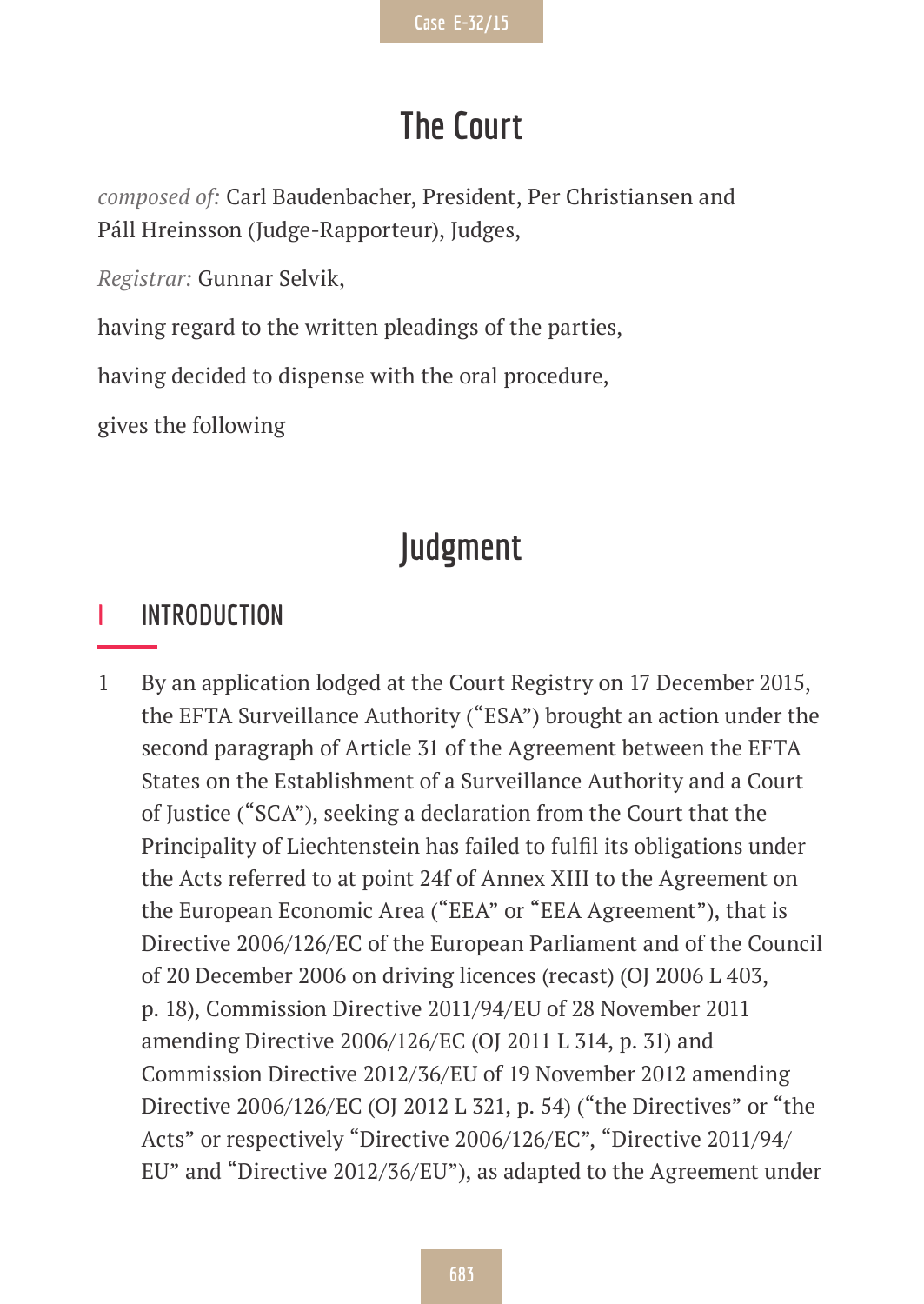its Protocol 1, and under Article 7 of the Agreement, by failing to adopt or in any event to inform ESA of the measures necessary to implement the Acts within the times prescribed.

#### **II LAW**

2 Article 3 EEA reads:

*The Contracting Parties shall take all appropriate measures, whether general or particular, to ensure fulfilment of the obligations arising out of this Agreement.*

*They shall abstain from any measure which could jeopardize the attainment of the objectives of this Agreement.*

*…*

3 Article 7 EEA reads:

*Acts referred to or contained in the Annexes to this Agreement or in decisions of the EEA Joint Committee shall be binding upon the Contracting Parties and be, or be made, part of their internal legal order as follows:*

*…*

- *(b) an act corresponding to an EEC directive shall leave to the authorities of the Contracting Parties the choice of form and method of implementation.*
- 4 Article 31 SCA reads:

*If the EFTA Surveillance Authority considers that an EFTA State has failed to fulfil an obligation under the EEA Agreement or of this Agreement, it shall, unless otherwise provided for in this Agreement, deliver a reasoned opinion on the matter after giving the State concerned the opportunity to submit its observations.*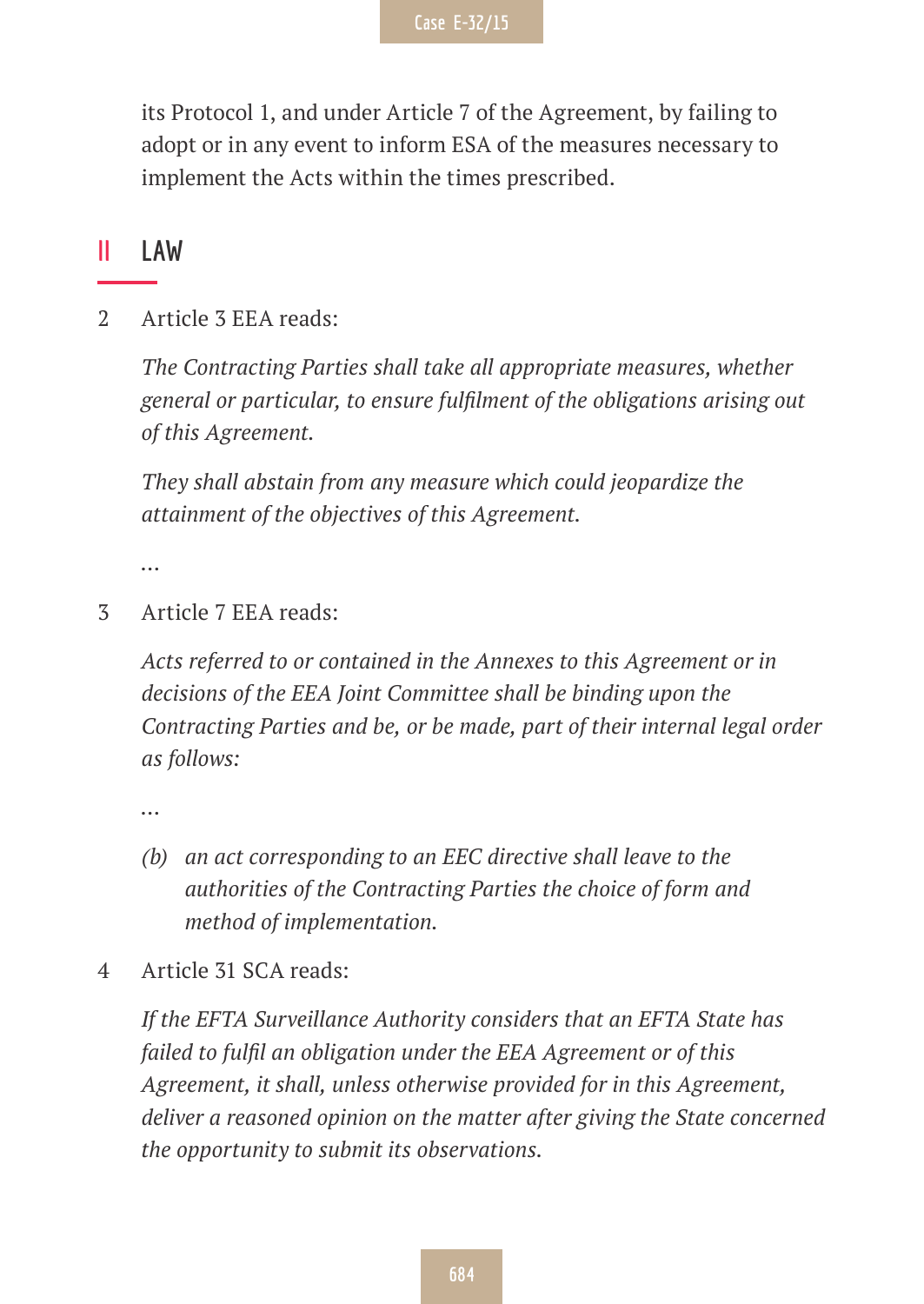*If the State concerned does not comply with the opinion within the period laid down by the EFTA Surveillance Authority, the latter may bring the matter before the EFTA Court.*

- 5 EEA Joint Committee Decisions No 29/2008 of 14 March 2008 (OJ 2008 L 182, p. 21 and EEA Supplement 2008 No 42, p. 13) ("Decision 29/2008"), No 110/2012 of 15 June 2012 (OJ 2012 L 270, p. 33 and EEA Supplement 2012 No 56, p. 33) ("Decision 110/2012") and No 143/2013 of 15 July 2013 (OJ 2013 L 345, p. 12 and EEA Supplement 2013 No 72, p. 18) ("Decision 143/2013") amended Annex XIII (Transport) to the EEA Agreement by adding the respective Directives to point 24f of the Annex.
- 6 As regards Directive 2006/126/EC, constitutional requirements were indicated by Norway for the purposes of Article 103 EEA. By February 2009, Norway had notified that the constitutional requirements had been fulfilled. Consequently, Decision 29/2008 entered into force on 1 April 2009. As regards Directives 2011/94/EU and 2012/36/EU, no constitutional requirements were indicated. Consequently, Decision 110/2012 entered into force on 16 June 2012, and Decision 143/2013 entered into force on 16 July 2013.
- 7 Pursuant to Article 16 of Directive 2006/126/EC, the EEA States were required to adopt and publish, no later than 19 January 2011, the laws, regulations and administrative provisions necessary to comply with a number of the obligations arising under that directive and to apply those provisions as of 19 January 2013.
- 8 Pursuant to Article 2 of Directive 2011/94/EU, the EEA States were required to adopt and publish, no later than 30 June 2012, the laws, regulations and administrative provisions necessary to comply with that directive, and to apply those provisions from 19 January 2013.
- 9 Pursuant to Article 2 of Directive 2012/36/EU, the EEA States were required to bring into force the laws, regulations and administrative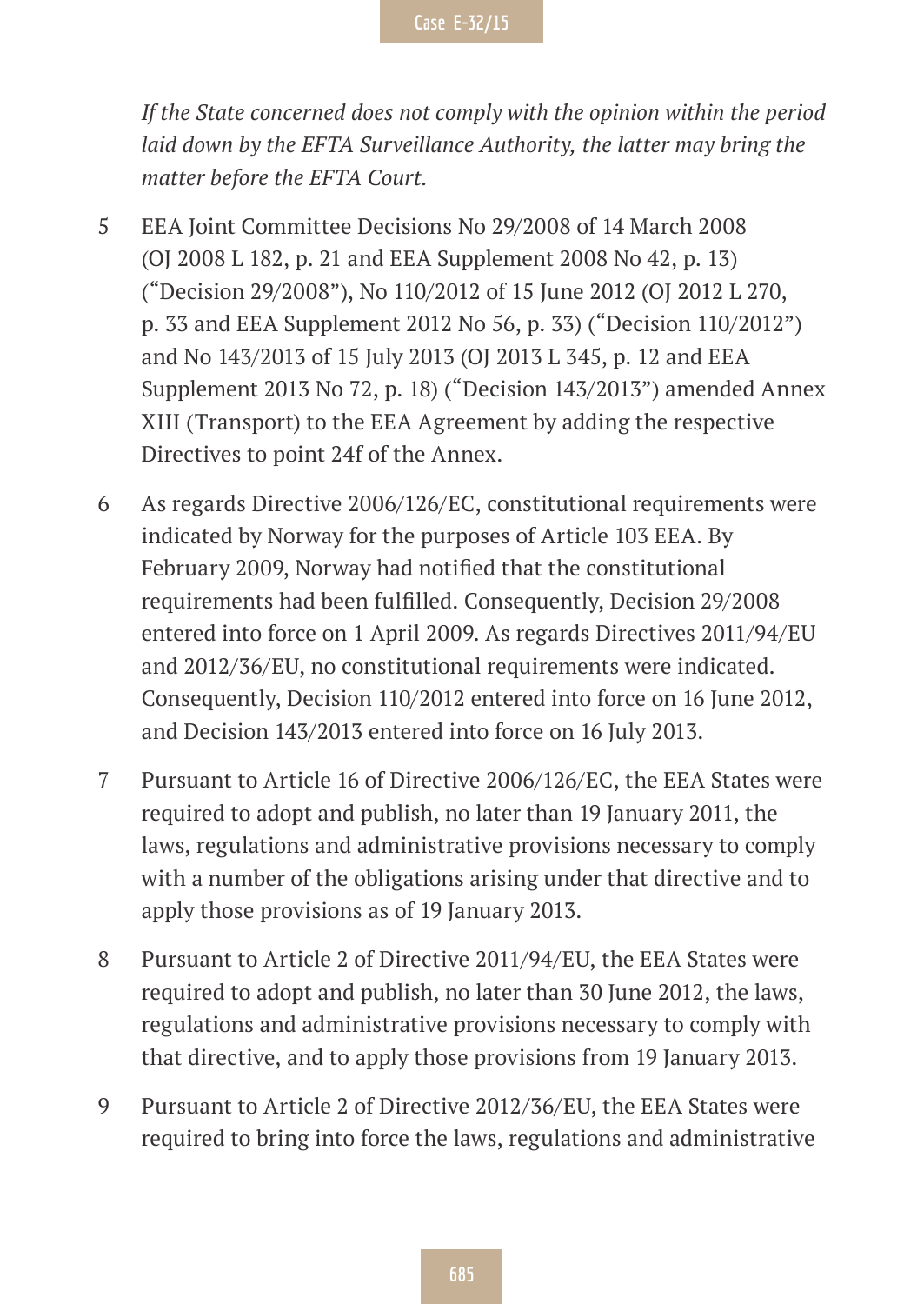provisions necessary to comply with that directive no later than 31 December 2013.

#### **III FACTS AND PRE-LITIGATION PROCEDURE**

#### **DIRECTIVES 2006/126/EC AND 2011/94/EU**

- 10 On 20 February 2013, following correspondence with Liechtenstein authorities, ESA issued two letters of formal notice concluding that Liechtenstein had failed to fulfil its obligations under Directives 2006/126/EC and 2011/94/EU and Article 7 EEA by failing to adopt the national measures necessary to implement the Acts, or in any event to inform ESA thereof.
- 11 By two separate letters of 17 April 2013, Liechtenstein replied to the letters of formal notice. In its observations, Liechtenstein confirmed that the measures necessary to implement the two Acts had not yet been adopted. Liechtenstein contended that due to a delay of implementation of the Acts in Switzerland, the transposition of the Acts would also need to be delayed in Liechtenstein, as the two legal orders were closely interlinked in the field of driving licenses. Liechtenstein considered a national transposition of the Acts independently from Switzerland to be impossible, as the production of the driving licence blanks and the subsequent issuance of driving licences would be tightly linked to the Swiss driving licence registry. Implementation of the Acts in Liechtenstein independently from Switzerland would be impractical and result in substantial financial expenditure, which Liechtenstein considered to be disproportionate in light of the small number of driving licences issued annually. Lastly, Liechtenstein stated that it would apply the same time plan as Switzerland, which foresaw that the legislative measures implementing the Acts would enter into force early 2016.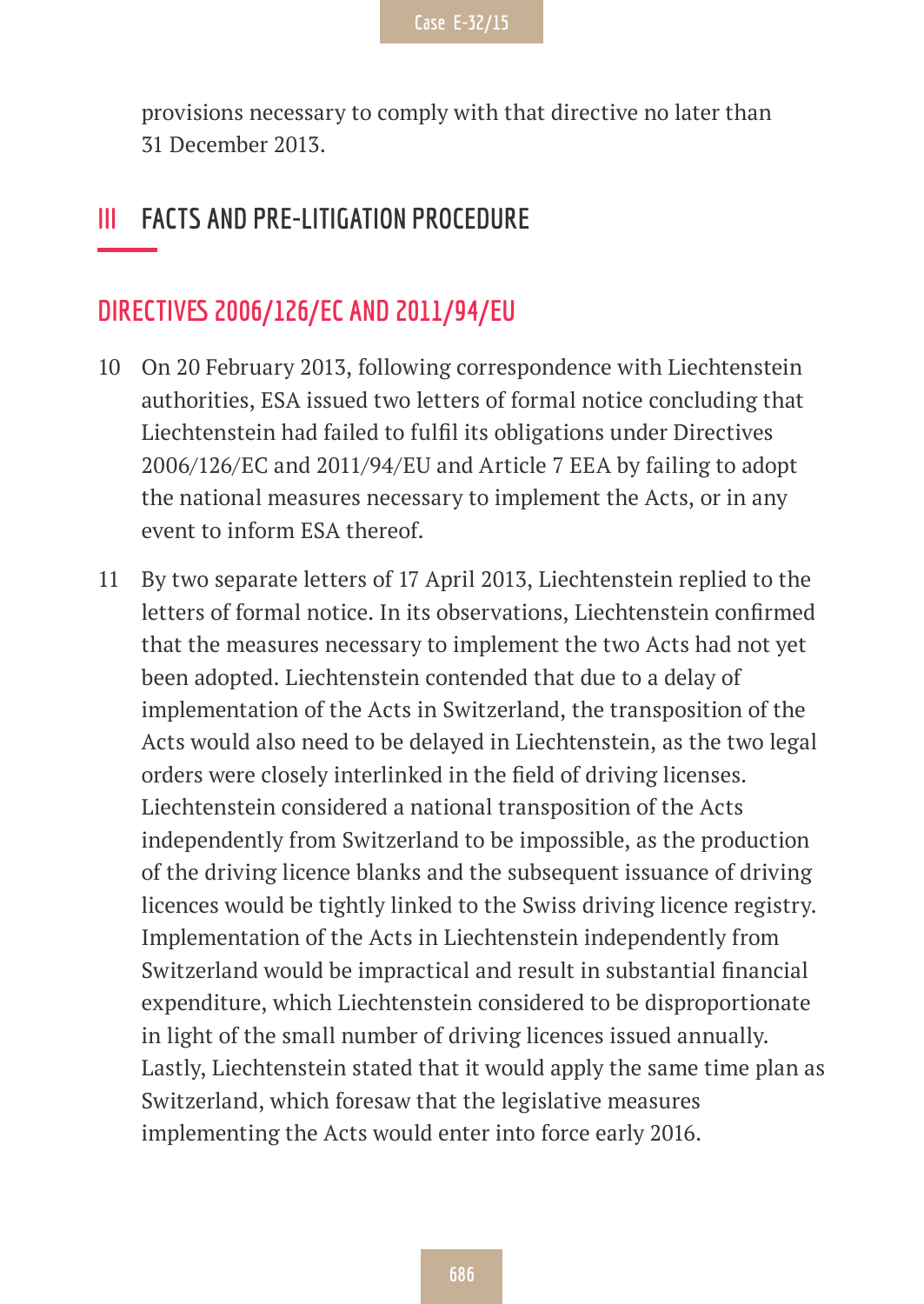- 12 On 18 February 2015, ESA delivered two reasoned opinions, maintaining the conclusions set out in its letters of formal notice. ESA stated that the EFTA States could not rely on provisions, practices or situations prevailing in their domestic legal order to justify a failure to observe obligations arising under EEA law. Neither could it rely on financial difficulties in order to justify noncompliance with obligations and time-limits laid down in directives. Pursuant to the second paragraph of Article 31 SCA, ESA required Liechtenstein to take the measures necessary to comply with the reasoned opinions within two months following the notifications, that is, no later than 18 April 2015.
- 13 On 17 April 2015, Liechtenstein responded to the reasoned opinions by two separate letters, acknowledging that it had not yet adopted the necessary measures to implement the Acts. Liechtenstein also reiterated the arguments referred to in its letters of 17 April 2013.
- 14 Since Liechtenstein had not complied with the reasoned opinions by the deadline set therein, ESA decided to bring the matter before the Court pursuant to the second paragraph of Article 31 SCA.

#### **DIRECTIVE 2012/36/EU**

- 15 On 18 February 2015, ESA issued a letter of formal notice to Liechtenstein concluding that Liechtenstein had also failed to fulfil its obligations under Directive 2012/36/EU and Article 7 EEA by failing to adopt the national measures necessary to implement the Act, or in any event, to inform ESA thereof.
- 16 By a letter of 17 April 2015, Liechtenstein confirmed that it had not yet adopted the measures necessary to implement the Act. Liechtenstein pointed out that it was dependent on Directive 2006/126/EC on driving licences being transposed in Switzerland. Liechtenstein further reiterated the arguments referred to in its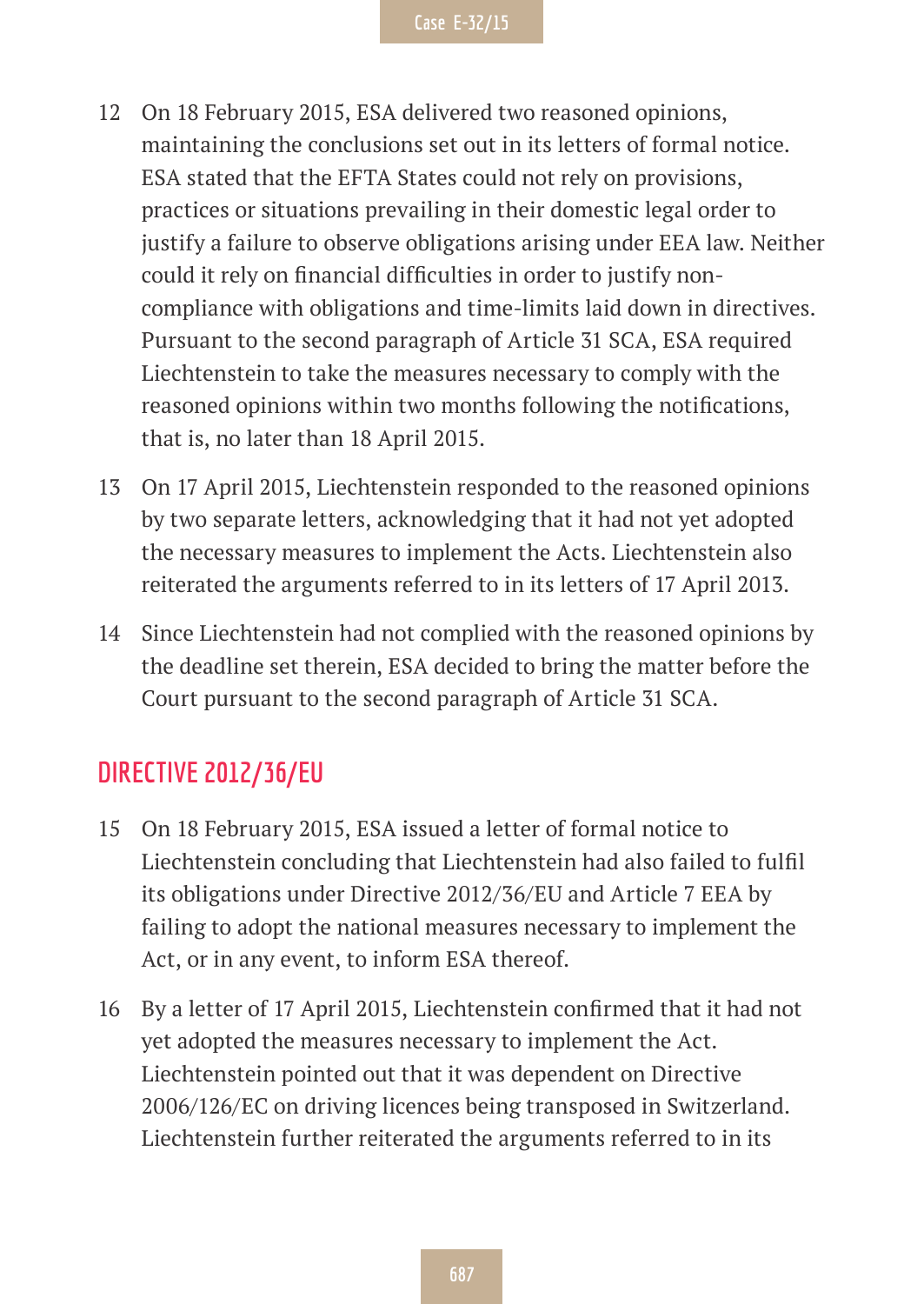replies to the letters of formal notice and reasoned opinions concerning Directives 2006/126/EC and 2011/94/EU.

- 17 On 24 June 2015, ESA delivered a reasoned opinion, maintaining the conclusion set out in its letter of formal notice. Pursuant to the second paragraph of Article 31 SCA, ESA required Liechtenstein to take the measures necessary to comply with the reasoned opinion within two months following the notification, that is, no later than 24 August 2015.
- 18 By a letter of 28 August 2015, Liechtenstein replied to the reasoned opinion, stating that it had not yet adopted the necessary measures to implement the Act.
- 19 Since Liechtenstein had not complied with the reasoned opinion by the deadline set therein, ESA decided to bring the matter before the Court pursuant to the second paragraph of Article 31 SCA.

#### **IV PROCEDURE AND FORMS OF ORDER SOUGHT**

- 20 ESA lodged the present application at the Court Registry on 17 December 2015. Liechtenstein's statement of defence was registered at the Court on 4 March 2016. By letter of 14 March 2016, ESA waived its right to submit a reply and consented to dispense with the oral procedure should the Court wish to do so. By letter of 18 March 2016, Liechtenstein also consented to dispense with the oral procedure.
- 21 The applicant, ESA, requests the Court to:
	- *1. Declare that the Principality of Liechtenstein has failed to fulfil its obligations under the Acts referred to at point 24f of Annex XIII to the Agreement on the European Economic Area:*
		- *– Directive 2006/126/EC of the European Parliament and of the Council of 20 December 2006 on driving licences, and*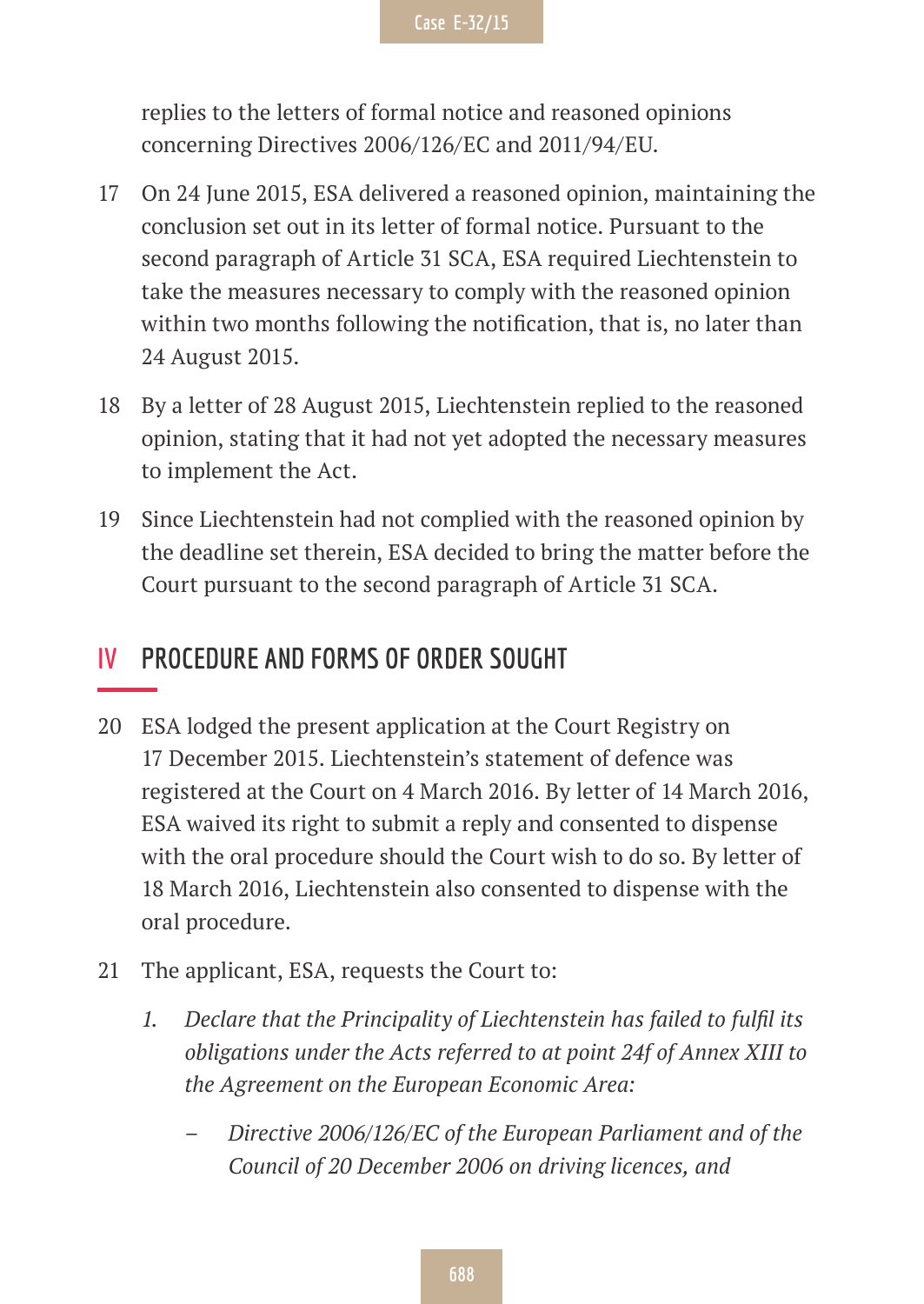- *– Commission Directive 2011/94/EU of 28 November 2011 amending Directive 2006/126/EC of the European Parliament and of the Council on driving licences*
- *– Commission Directive 2012/36/EU of 19 November 2012 amending Directive 2006/126/EC of the European Parliament and of the Council on driving licences,*

*as adapted to the Agreement by way of Protocol 1 thereto, and under Article 7 of the Agreement, by failing to adopt the measures necessary to implement the Acts within the time prescribed, or in any event by failing to inform the EFTA Surveillance Authority thereof; and*

- *2. order the Principality of Liechtenstein to bear the costs of these proceedings.*
- 22 The defendant, Liechtenstein, submits that the facts of the case as set out in the application are correct and undisputed. Liechtenstein does not dispute the declaration sought by ESA, but requests the Court to order each party to bear its own costs of the proceedings.
- 23 After having received the express consent of the parties, the Court, acting on a report from the Judge-Rapporteur, decided pursuant to Article 41(2) of the Rules of Procedure ("RoP") to dispense with the oral procedure.

#### **V FINDINGS OF THE COURT**

24 Article 3 EEA imposes upon the EFTA States the general obligation to take all appropriate measures, whether general or particular, to ensure fulfilment of the obligations arising out of the EEA Agreement (see, *inter alia*, Case E-23/15 *ESA* v *Liechtenstein*, judgment of 1 February 2016, not yet reported, paragraph 16 and case law cited).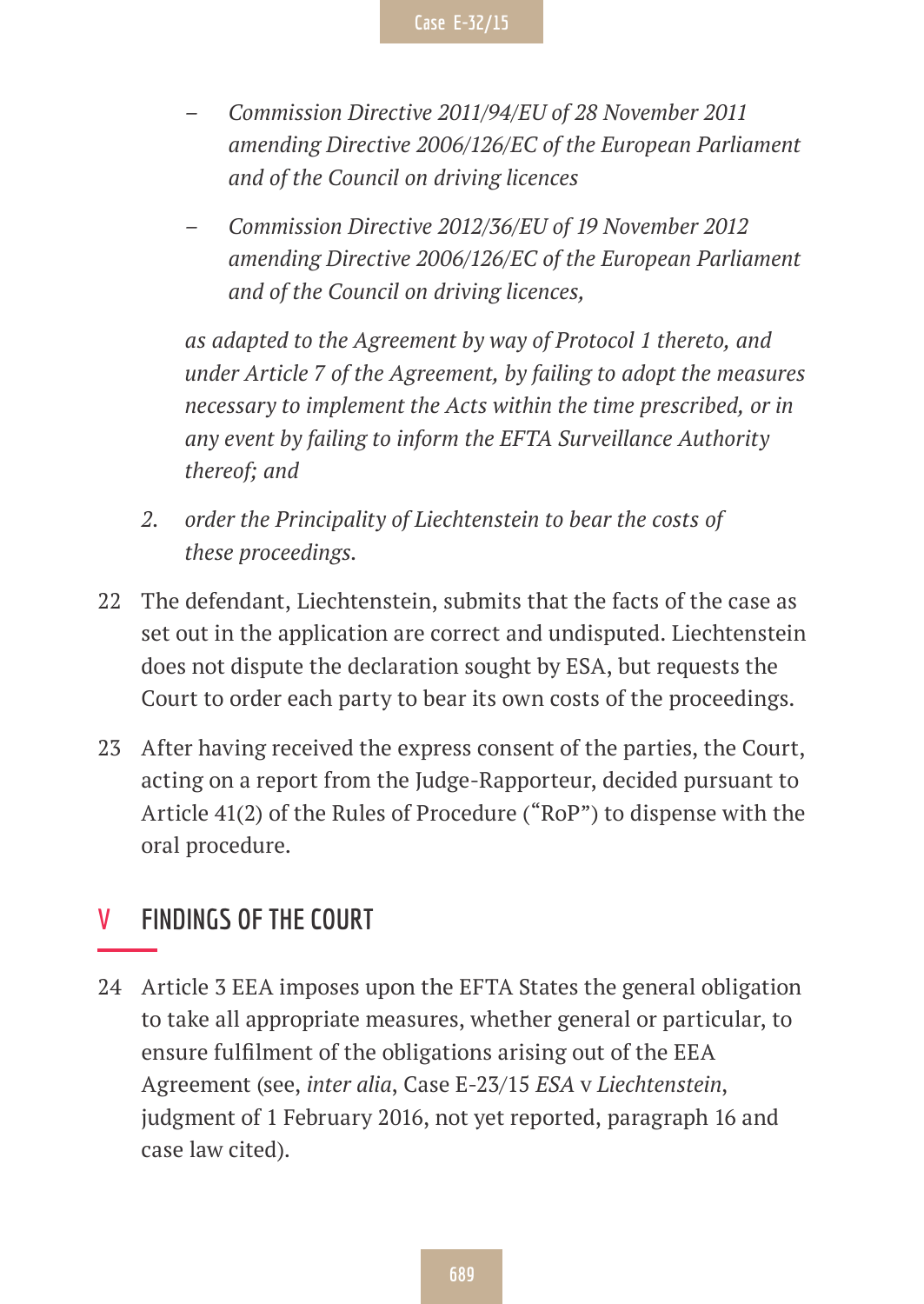- 25 Under Article 7 EEA, the EFTA States are obliged to implement all acts referred to in the Annexes to the EEA Agreement, as amended by decisions of the EEA Joint Committee. An obligation to implement the Directives also follows from Article 16 of Directive 2006/126/EC, Article 2 of Directive 2011/94/EU and Article 2 of Directive 2012/36/EU. The Court points out that the lack of direct legal effect of acts referred to in decisions from the EEA Joint Committee, makes timely implementation crucial for the proper functioning of the EEA Agreement also in Liechtenstein. The EFTA States find themselves under an obligation of result in that regard (see, *inter alia*, *ESA* v *Liechtenstein*, cited above, paragraph 17 and case law cited).
- 26 Decision 29/2008 entered into force on 1 April 2009, Decision 110/2012 entered into force on 16 June 2012 and Decision 143/2013 entered into force on 16 July 2013. The time limit for the EFTA States to adopt and apply the necessary measures to implement the first two Directives expired on 19 January 2013. The time limit to adopt the necessary measures to comply with Directive 2012/36/EU expired on 31 December 2013.
- 27 The question whether an EFTA State has failed to fulfil its obligations must be determined by reference to the situation as it stood at the end of the period laid down in the reasoned opinion (see, *inter alia*, *ESA* v *Liechtenstein*, cited above, paragraph 19 and case law cited). It is undisputed that Liechtenstein had not adopted the measures necessary to implement the Directives by the expiry of the time limits given in the reasoned opinions, that is on 18 April 2015 for Directives 2006/126/EC and 2011/94/EU and on 24 August 2015 for Directive 2012/36/EU.
- 28 Since Liechtenstein did not implement the Directives within the time limits prescribed, there is no need to examine the alternative form of order sought against Liechtenstein for failing to notify ESA of the measures implementing the Directives.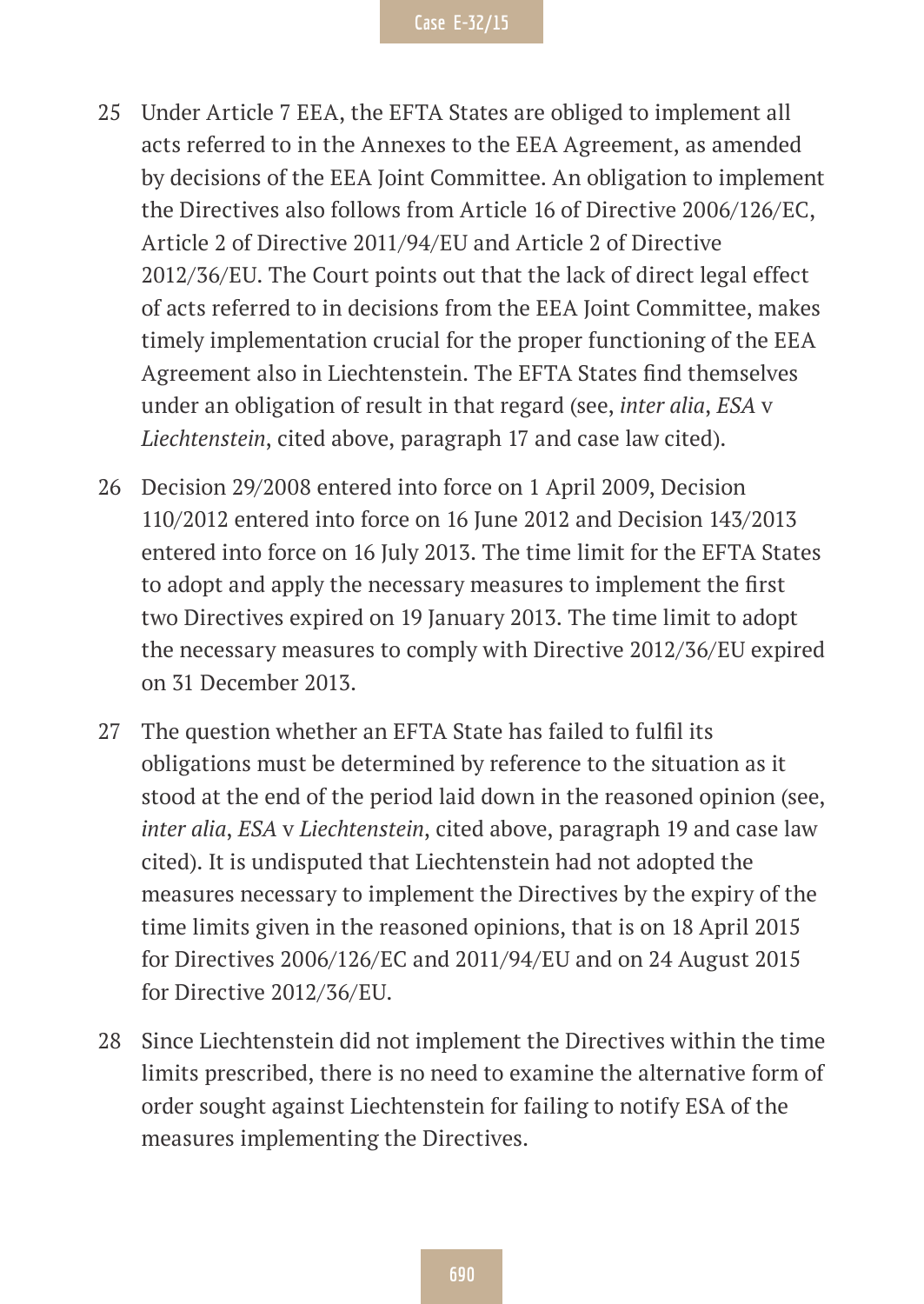29 It must therefore be held that the Principality of Liechtenstein has failed to fulfil its obligations under the Acts referred to at point 24f of Annex XIII to the EEA Agreement (Directive 2006/126/EC of the European Parliament and of the Council of 20 December 2006 on driving licences (recast), Commission Directive 2011/94/EU of 28 November 2011 amending Directive 2006/126/EC and Commission Directive 2012/36/EU of 19 November 2012 amending Directive 2006/126/EC), as adapted to the EEA Agreement under its Protocol 1, and under Article 7 EEA, by failing to adopt the measures necessary to implement the Acts within the time prescribed.

#### **VI COSTS**

30 Under Article 66(2) RoP, the unsuccessful party is to be ordered to pay the costs if they have been applied for in the successful party's pleadings. Since ESA has requested that Liechtenstein be ordered to pay the costs, and the latter has been unsuccessful, and none of the exceptions in Article 66(3) apply, Liechtenstein must therefore be ordered to pay the costs.